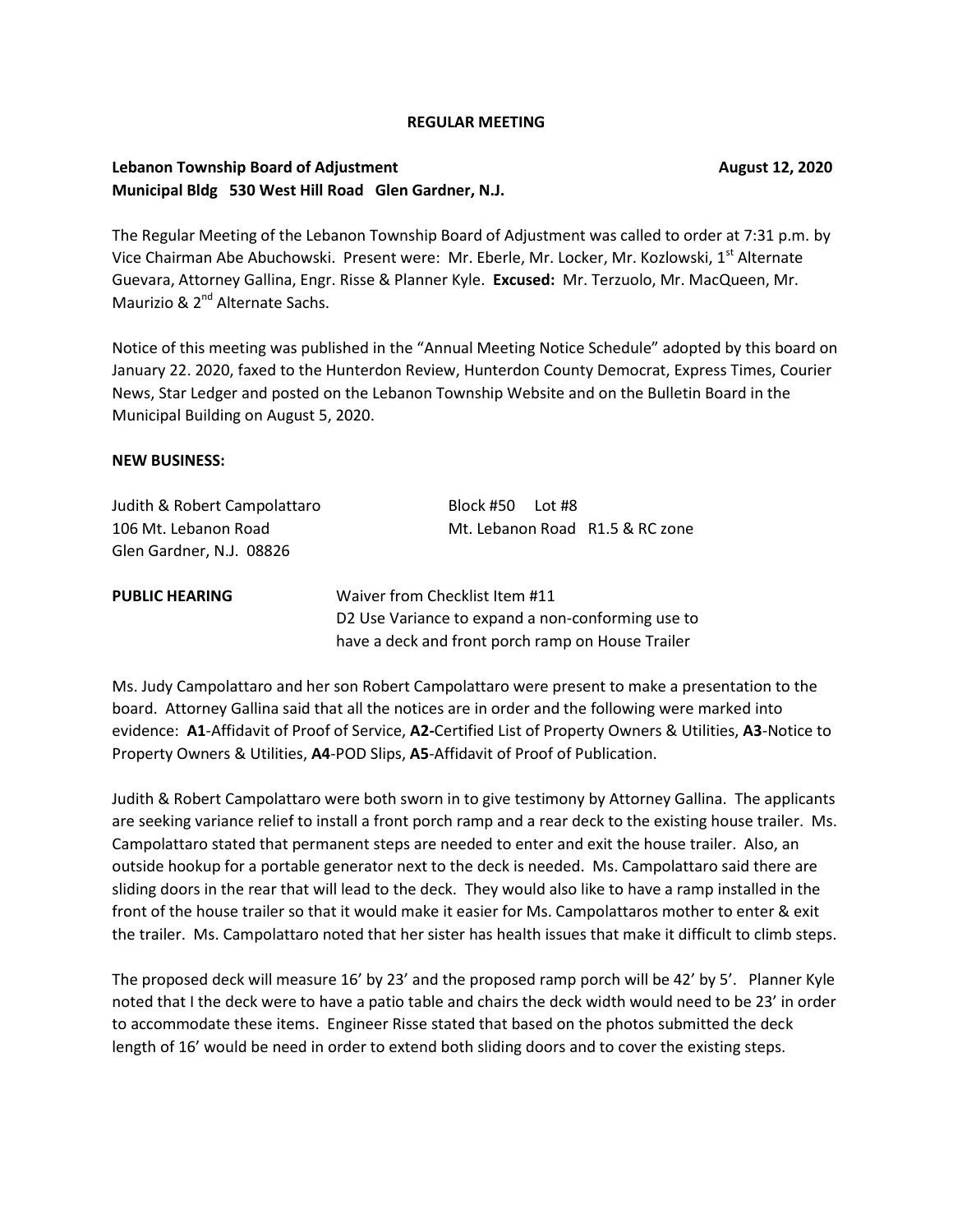# **Lebanon Township Board of Adjustment August 12, 2020 Page 2**

It was noted that the survey prepared by Vincent J. DeNave, P.E. with permission by Eldon Allen were revised to depict the new location of the trailer home and the proposed deck and ramp. The photographs were marked into evidence as **A6**-two sets of photographs. It was also noted that a condition in the prior Resolution of approval the trailer home would be limited to use by family members of the property owner. It was also noted that this requirement was to be in the Deed of the property as a use restriction. The Deed containing this restriction was to be reviewed and approved by the Board Attorney and once the Deed was recorded, it was to be furnished to the Board Attorney. This condition has not be satisfied. It was noted that this would be a condition of any approval by the board.

At the conclusion of the applicant's testimony, the board had a few questions. When opened to the public there were no questions. The board deliberated at this time and at the conclusion of their deliberations, motion by Mr. Eberle and seconded by Ms. Guevara to grant the use variance for a rear deck, front porch ramp and a portable generator hookup pad to the existing house trailer along with the bulk variances with the following conditions:

- a. Applicant shall obtain all other necessary approvals from any outside agencies having jurisdiction including but not limited to the Highlands exemption.
- b. Applicant will pay all necessary fees and escrows payable in connection with the application. The applicant maintain a positive escrow account balance until all conditions have been satisfied and charges paid in full.
- c. The applicant will satisfy the condition from the prior application, in that the new trailer will be limited to use by family members only. This is to be recorded in the deed and filed at the County and a certified copy to be sent to the Board Attorney.
- d. The new trailer deck will measure 16' x 23'. The dimensions of the deck will be corrected on the property survey and the revised survey will be submitted. The rear deck, front porch ramp and portable generator hookup will be constructed in the dimensions and locations as shown on the survey.
- e. Any necessary permits shall be obtained within 18 months of the date of adoption of this Resolution. In the event the permits can't be obtained within the 18 months, the applicant is to come back to the board for a an extension of time per Ordinance Section 45-20.

| <b>ROLL CALL</b> | <b>Yes:</b> Mr. Abuchowski Mr. Kozlowski |            | <b>Absent: Mr. Terzuolo</b> |
|------------------|------------------------------------------|------------|-----------------------------|
|                  | Mr. Eberle                               | Mr. Locker | Mr. MacQueen                |
|                  | Ms. Guevara                              |            | Mr. Maurizio                |
|                  |                                          |            | Mr. Sachs                   |

### **Attorney Gallina will prepare the Resolution to be on the next Agenda of August 26, 2020.**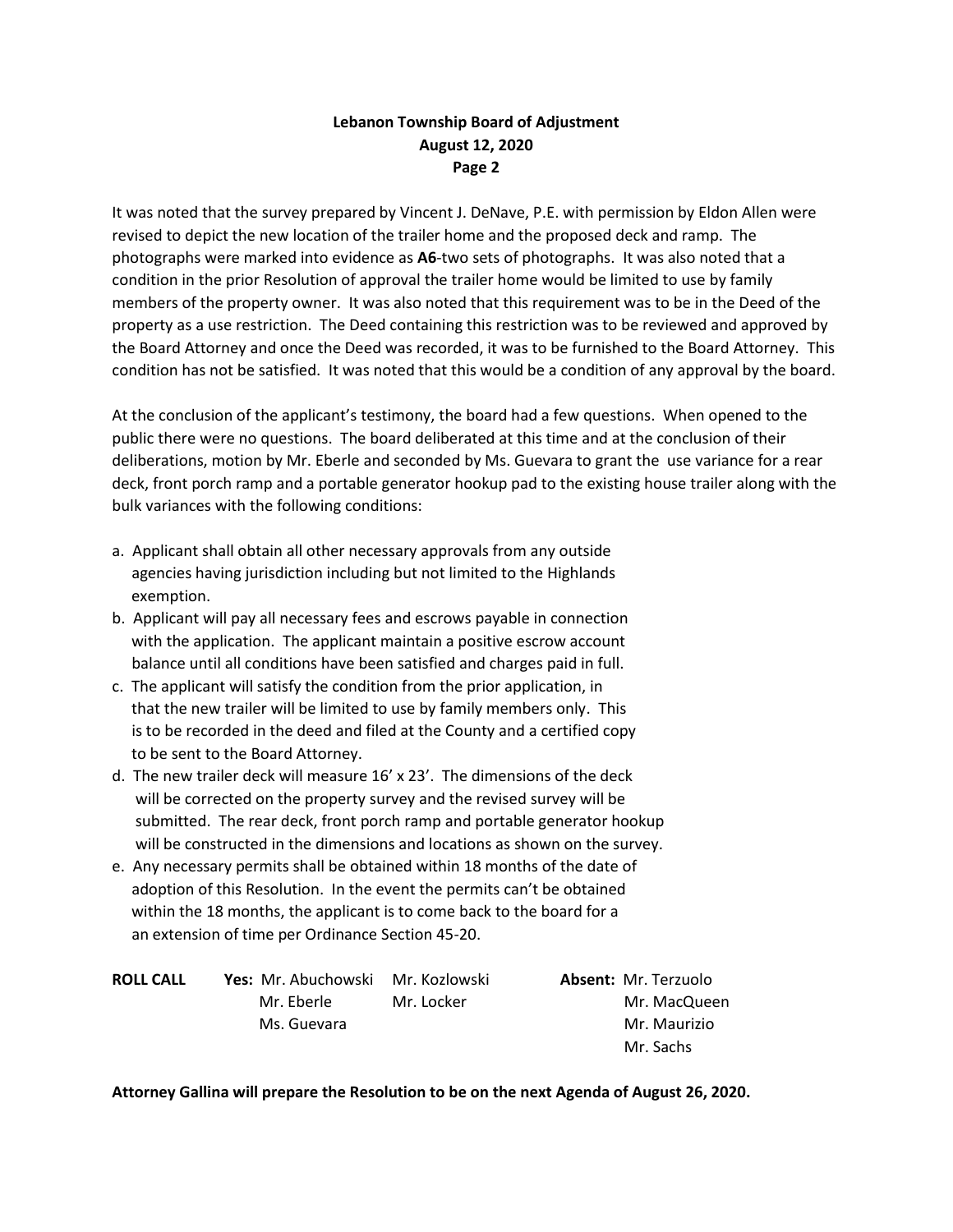# **Lebanon Township Board of Adjustment August 12, 2020 Page 3**

Michael Baumann Block #53 Lot #15 27 Mt. Lebanon Road Mt. Lebanon Road RC Port Murray, N.J. 07865

**PUBLIC HEARING** Bulk Variance for Inground Pool/Pavilion & Storage Shed

The applicant Mr. Baumann was present to represent himself. Mr. Baumann was sworn in at this time. Attorney Gallina said all the notices were in order and the following items were marked into evidence: **A1-**Affidavit of Proof of Service, **A2**-Notice to Property Owners & Utilities, **A3-**Certified List of Property Owners & Utilities, **A4**-POD Slips, **A5**-Affadavit of Newspaper Publication, **A6**-Notice in Newspaper, **A7**- Correspondence from Hunterdon County Planning Board dated 7/8/2020.

Mr. Baumann stated that he would like to install an in-ground swimming pool, a pavilion and a storage shed on his property. His property is 1.06 acres located in the RC zone. Since the lot is undersized he has applied for Bulk Variances. The plan was prepared by David Swanson, Land Surveyor dated 6/19/2020. At present the property consists of a two story frame dwelling with an attached deck. The requirements for a swimming pool is 50' from the property line and the setback is only 40' off the property line for the in-ground pool and pavilion. At the conclusion of Mr. Baumann testimony, the board had a few questions and comments. At the conclusion of the board's questions, the hearing was opened to the public, there were no questions nor comments from the public. When closed to the public the board deliberated at this time. In conclusion, motion by Mr. Kozlowski and seconded by Mr. Locker to grant the Bulk Variances with the following conditions:

- a. The applicant shall obtain all other necessary approvals from outside agencies having jurisdiction including but not limited to Highlands Exemption.
- b. The applicant will pay all necessary fees and escrows payable in connection with the application. The applicant shall be under a continuing duty to maintain a positive escrow account balance until all conditions have been satisfied and all charges paid.
- c. The proposed pool, pavilion and shed will be constructed in the locations as shown on the variance plan prepared by David B. Swanson dated June 19, 2020. The pool and pavilion will have a rear yard setback of 40' and the proposed shed will have a rear yard setback of 27.8. The shed will comply with the height requirements for an accessary structure in the RC zone.
- d. All necessary permits shall be obtained with 18 months of the date of the adopted Resolution. The applicant is advised that Ordinance Section 45-20 that if the extension of this